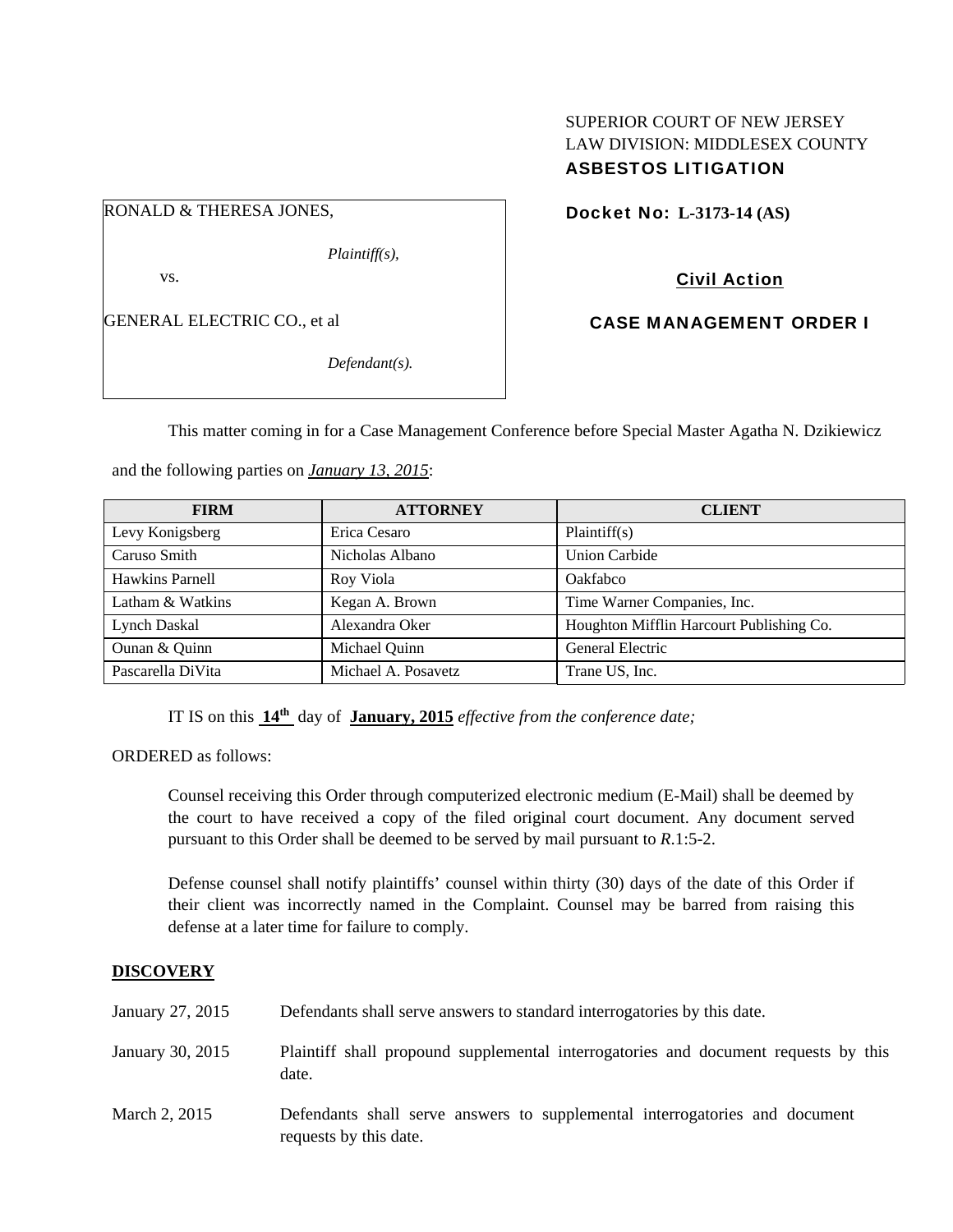| January 30, 2015 | Defendants shall propound supplemental interrogatories and document requests by<br>this date.                                                                                                               |
|------------------|-------------------------------------------------------------------------------------------------------------------------------------------------------------------------------------------------------------|
| March 2, 2015    | Plaintiff shall serve answers to supplemental interrogatories and document requests<br>by this date.                                                                                                        |
| April 2, 2015    | Fact discovery, including depositions, shall be completed by this date. Plaintiff's<br>counsel shall contact the Special Master within one week of this deadline if all fact<br>discovery is not completed. |
| April 30, 2015   | Depositions of corporate representatives shall be completed by this date.                                                                                                                                   |

# **EARLY SETTLEMENT**

May 8, 2015 Settlement demands shall be served on all counsel and the Special Master by this date.

## **SUMMARY JUDGMENT MOTION PRACTICE**

- May 15, 2015 Summary judgment motions shall be filed no later than this date.
- June 12, 2015 Last return date for summary judgment motions.

## **MEDICAL DEFENSE**

| June 30, 2015  | Defendants shall identify its medical experts and serve medical expert reports, if<br>any, by this date. In addition, defendants shall notify plaintiff's counsel (as well<br>as all counsel of record) of a joinder in an expert medical defense by this date. |
|----------------|-----------------------------------------------------------------------------------------------------------------------------------------------------------------------------------------------------------------------------------------------------------------|
| April 30, 2015 | Plaintiff is to arrange for the transfer of pathology specimens and x-rays, if any, by<br>this date.                                                                                                                                                            |
| April 30, 2015 | Plaintiff shall serve medical expert reports by this date.                                                                                                                                                                                                      |

## **LIABILITY EXPERT REPORTS**

- May 29, 2015 Plaintiff shall identify its liability experts and serve liability expert reports or a certified expert statement by this date or waive any opportunity to rely on liability expert testimony.
- June 30, 2015 Defendants shall identify its liability experts and serve liability expert reports, if any, by this date or waive any opportunity to rely on liability expert testimony.

#### **EXPERT DEPOSITIONS**

July 17, 2015 Expert depositions shall be completed by this date. To the extent that plaintiff and defendant generic experts have been deposed before, the parties seeking that deposition in this case must file an application before the Special Master and demonstrate the necessity for that deposition. To the extent possible, documents requested in a deposition notice directed to an expert shall be produced three days

\_\_\_\_\_\_\_\_\_\_\_\_\_\_\_\_\_\_\_\_\_\_\_\_\_\_\_\_\_\_\_\_\_\_\_\_\_\_\_\_\_\_\_\_\_\_\_\_\_\_\_\_\_\_\_\_\_\_\_\_\_\_\_\_\_\_\_\_\_\_\_\_\_\_\_\_\_\_\_\_\_\_\_\_\_\_\_\_\_\_\_\_\_\_\_\_\_\_\_\_\_\_\_\_\_\_\_\_\_\_